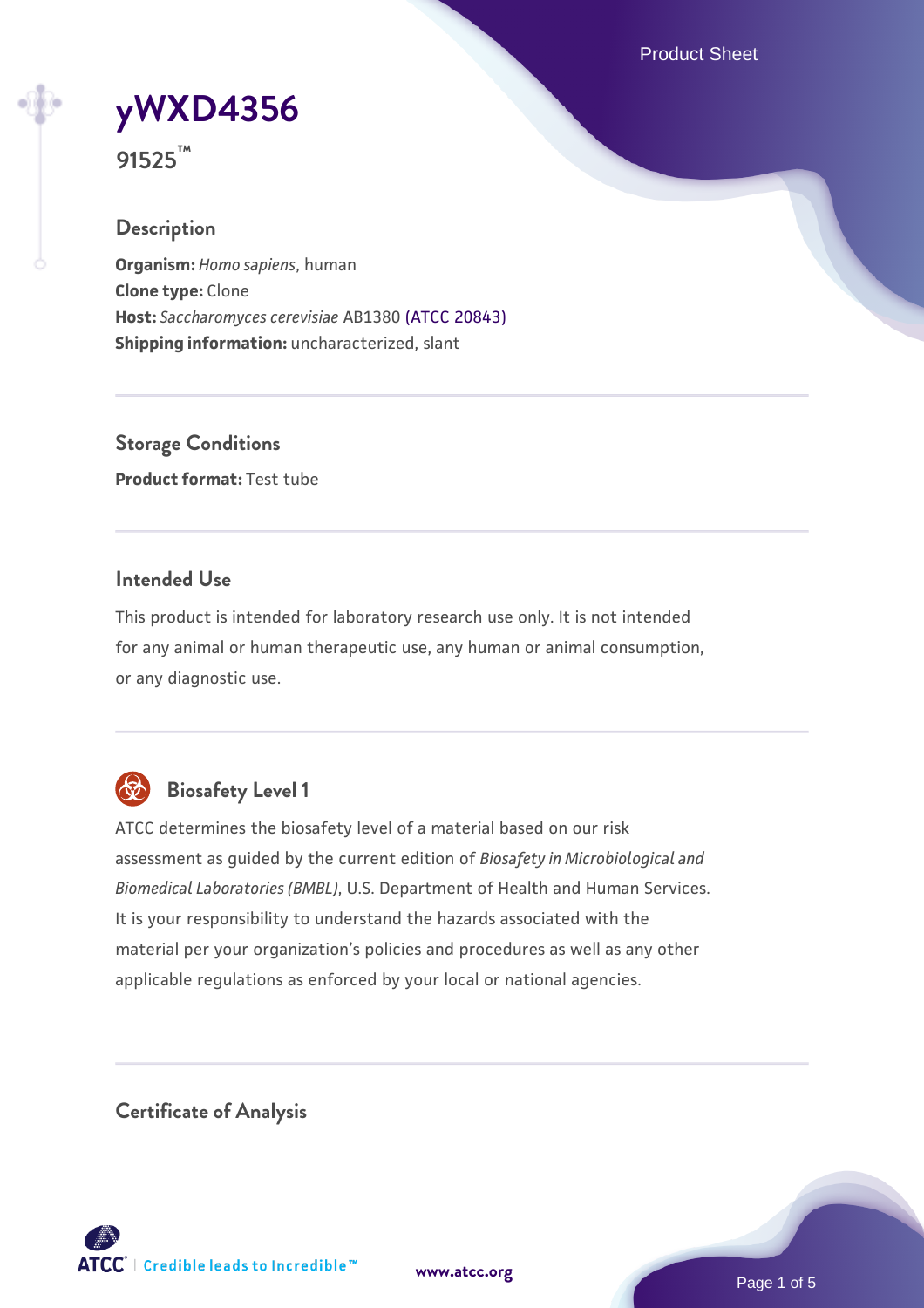# **[yWXD4356](https://www.atcc.org/products/91525)** Product Sheet **91525**

For batch-specific test results, refer to the applicable certificate of analysis that can be found at www.atcc.org.

## **Insert Information**

**Type of DNA:** genomic **Genome:** Homo sapiens **Chromosome:** X X pter-q27.3 **Gene name:** DNA Segment, single copy **Gene product:** DNA Segment, single copy [DXS3329] **Gene symbol:** DXS3329 **Contains complete coding sequence:** Unknown **Insert end:** EcoRI

## **Vector Information**

**Construct size (kb):** 160.0 **Intact vector size:** 11.454 **Vector name:** pYAC4 **Type of vector:** YAC **Host range:** *Saccharomyces cerevisiae*; *Escherichia coli* **Vector information:** other: telomere, 3548-4235 other: telomere, 6012-6699 Cross references: DNA Seq. Acc.: U01086 **Cloning sites:** EcoRI **Markers:** SUP4; HIS3; ampR; URA3; TRP1 **Replicon:** pMB1, 7186-7186; ARS1, 9632-10376

# **Growth Conditions**

**Medium:** 



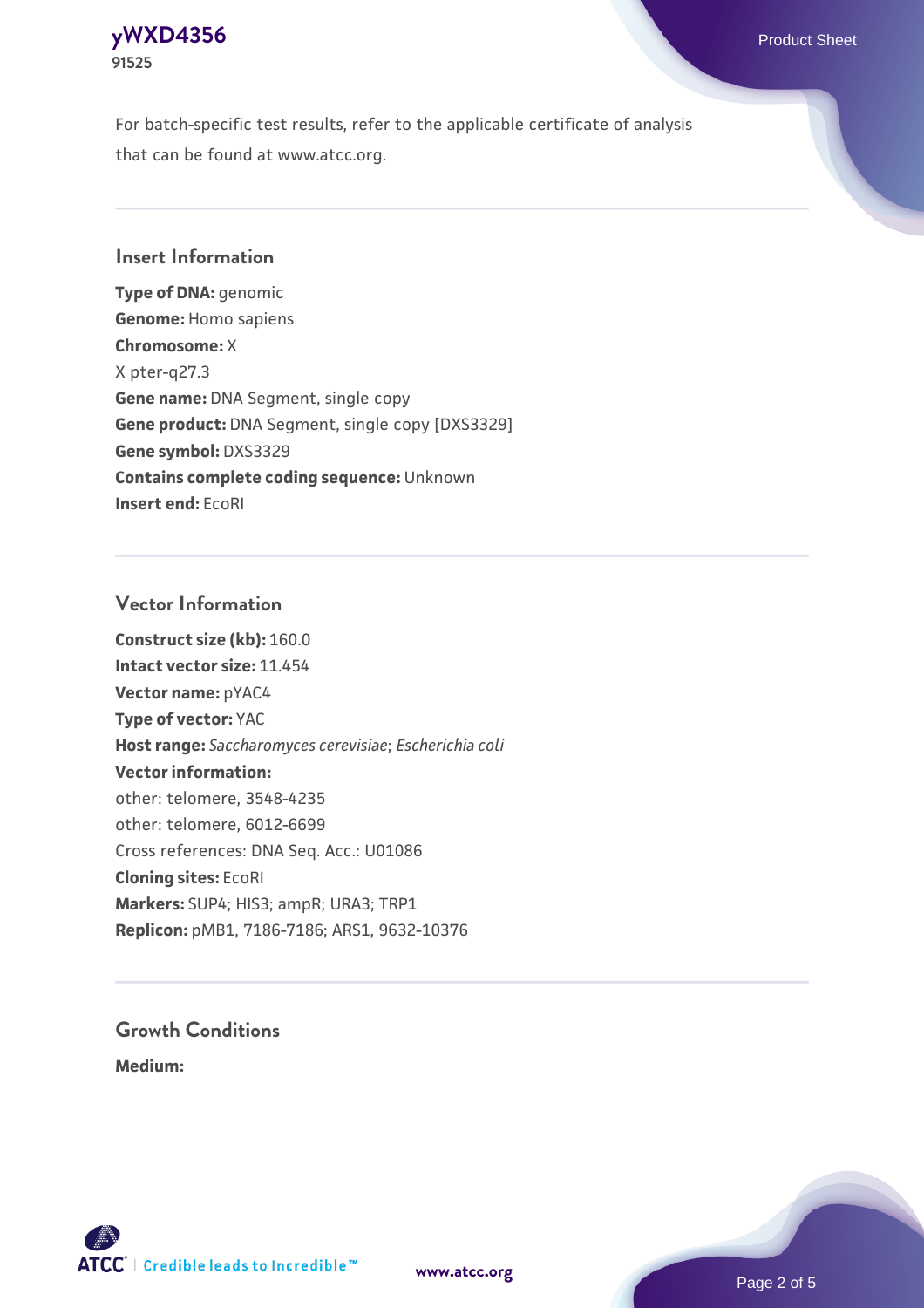#### **[yWXD4356](https://www.atcc.org/products/91525)** Product Sheet **91525**

[ATCC Medium 1245: YEPD](https://www.atcc.org/-/media/product-assets/documents/microbial-media-formulations/1/2/4/5/atcc-medium-1245.pdf?rev=705ca55d1b6f490a808a965d5c072196) **Temperature:** 30°C

#### **Notes**

More information may be available from ATCC (http://www.atcc.org or 703- 365-2620).

# **Material Citation**

If use of this material results in a scientific publication, please cite the material in the following manner: yWXD4356 (ATCC 91525)

# **References**

References and other information relating to this material are available at www.atcc.org.

# **Warranty**

The product is provided 'AS IS' and the viability of ATCC® products is warranted for 30 days from the date of shipment, provided that the customer has stored and handled the product according to the information included on the product information sheet, website, and Certificate of Analysis. For living cultures, ATCC lists the media formulation and reagents that have been found to be effective for the product. While other unspecified media and reagents may also produce satisfactory results, a change in the ATCC and/or depositor-recommended protocols may affect the recovery, growth, and/or function of the product. If an alternative medium formulation or reagent is used, the ATCC warranty for viability is no longer



**[www.atcc.org](http://www.atcc.org)**

Page 3 of 5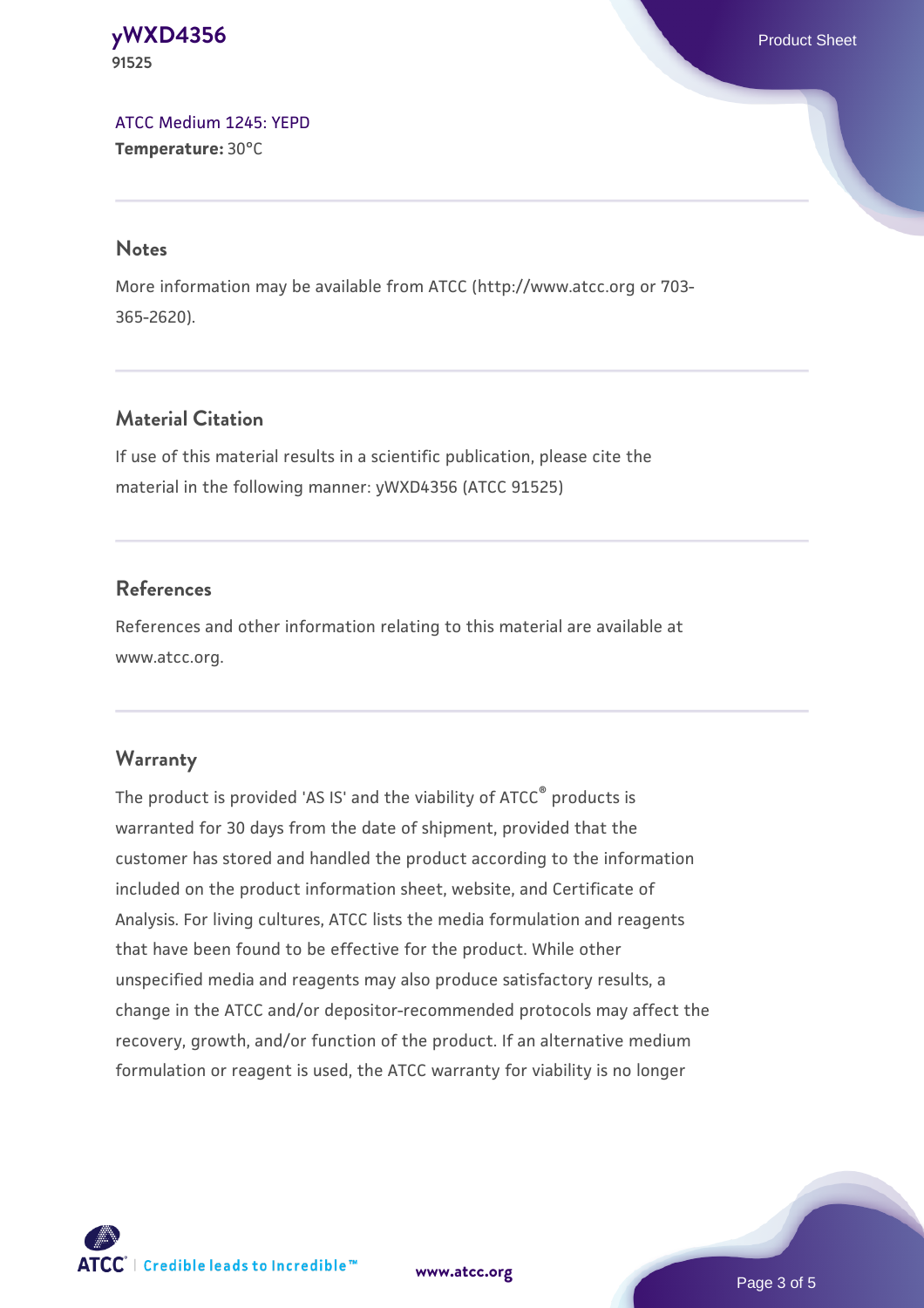**[yWXD4356](https://www.atcc.org/products/91525)** Product Sheet **91525**

valid. Except as expressly set forth herein, no other warranties of any kind are provided, express or implied, including, but not limited to, any implied warranties of merchantability, fitness for a particular purpose, manufacture according to cGMP standards, typicality, safety, accuracy, and/or noninfringement.

#### **Disclaimers**

This product is intended for laboratory research use only. It is not intended for any animal or human therapeutic use, any human or animal consumption, or any diagnostic use. Any proposed commercial use is prohibited without a license from ATCC.

While ATCC uses reasonable efforts to include accurate and up-to-date information on this product sheet, ATCC makes no warranties or representations as to its accuracy. Citations from scientific literature and patents are provided for informational purposes only. ATCC does not warrant that such information has been confirmed to be accurate or complete and the customer bears the sole responsibility of confirming the accuracy and completeness of any such information.

This product is sent on the condition that the customer is responsible for and assumes all risk and responsibility in connection with the receipt, handling, storage, disposal, and use of the ATCC product including without limitation taking all appropriate safety and handling precautions to minimize health or environmental risk. As a condition of receiving the material, the customer agrees that any activity undertaken with the ATCC product and any progeny or modifications will be conducted in compliance with all applicable laws, regulations, and guidelines. This product is provided 'AS IS' with no representations or warranties whatsoever except as expressly set forth herein and in no event shall ATCC, its parents, subsidiaries, directors, officers, agents, employees, assigns, successors, and affiliates be liable for indirect, special, incidental, or consequential damages of any kind in connection with or arising out of the customer's use of the product. While reasonable effort is made to ensure authenticity and reliability of materials on deposit, ATCC is not liable for damages arising from the misidentification or



**[www.atcc.org](http://www.atcc.org)**

Page 4 of 5